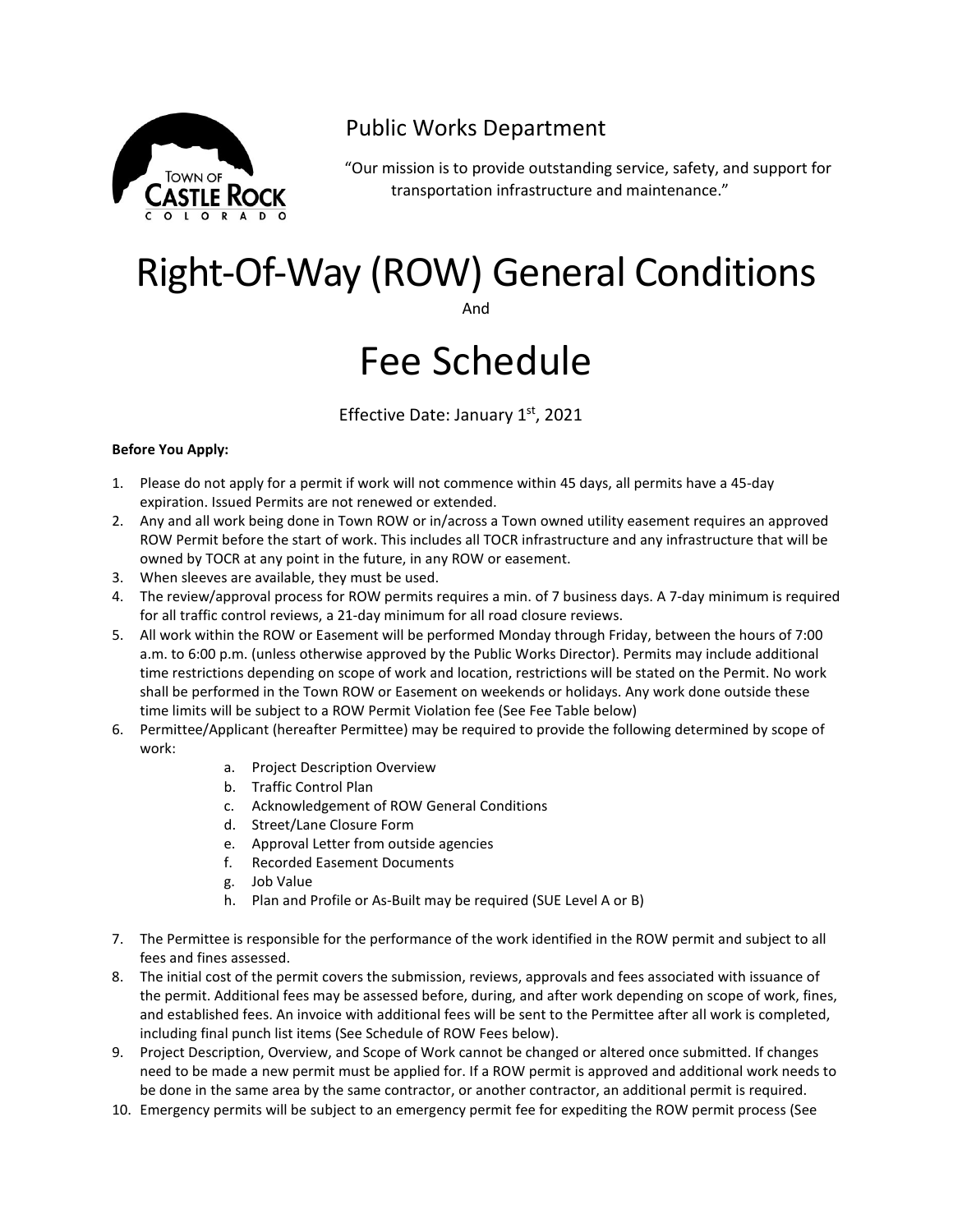Fee Table below).

- 11. The Town reserves the right to request a Plan and Profile for any ROW/Easement project, and/or project asbuilt for completed projects. All P&P or As-Built is required to be SUE Quality Level A (physically locating the existing utility and confirming the utility material, the utility depth, and recording the measurements vertically and horizontally from top of pipe to a set or know point) or SUE Quality Level B (locating the underground utilities by marking provided by 811 or by using known records of the owner of the existing utility) as directed by the Town Inspector.
- 12. Any ROW/Easement projects greater than 1000' need to be phased into 1000' increments and submitted separately.
- 13. Soda blasting or power washing of all paint markings or other added markings from construction may be required to be removed at the discretion of the Town Inspector.
- 14. A Temporary Erosion/Sediment Permit (TESC) will be required when disturbing large areas of ROW or Easement affecting drainage and landscaping in accordance with TOCR Storm Drainage Design and Technical Criteria Manual. Open trenching in excess of 1000' requires a TESC Permit.
- 15. Permittee shall be responsible for compliance with O.S.H.A. and to protect the public from any and all harm during the construction process.
- 16. Permittee shall be responsible to procure all applicable municipal, state or federal permits, licenses, etc. necessary for the execution of work; and shall be responsible to abide by any State or Federal regulations or laws which are not otherwise specifically designated on the plans or mentioned in the Town's Transportation Criteria Manual.
- 17. All work/repairs within public roadways shall conform to the Town's Transportation Criteria Manual.
- 18. Permittee shall furnish all site surveys, easements, permits, etc. necessary to support construction of any improvement related to the project as requested by the Town Inspector.
- 19. The Permittee agrees to indemnify and hold harmless the Town of Castle Rock, its employees and agents, from any acts arising from the construction and/or maintenance, or Permittee's/Applicant's facilities or work covered by this permit.

#### **Before You Work:**

- 20. Prior to the start of work, a signed and approved ROW permit must be obtained. The Town issued hard copy (purple cover) and a complete set of plans must be maintained on the job site and available at all times. Starting work without approved permit and a pre-construction (Pre-Con) meeting with assigned Town Inspector will result in ROW Permit Violation (1st Offense) and work will be stopped (See Fee Table below).
- 21. A representative of the Permittee and the contractor performing the work for the Permittee/Applicant must be in attendance at the Pre-Con.
- 22. ROW or Easement **occupancy** requires **48 hr.** notice prior to start of permitted work. Notification is given to the assigned Town Inspector. If scheduled work is not communicated by the permittee/contractor 48 hrs. in advance, the work will be postponed for adequate notice of work to Town departments as necessary.
- 23. All work performed within the ROW will require inspection by a Town Inspector. Normal work day inspection hours are 7:00 a.m. to 4:30 p.m. All excavations or potholes must be backfilled or safely barricaded by 4:30 p.m. and approved by the Town Inspector.
- 24. The Town Inspector can halt work on any project at any time if any condition is deemed unsafe or does not meet any of the ROW General Conditions. A formal Stop Work Order will be issued, as necessary, to address the terms to continue work on the project.
- 25. Specific **Inspections** (such as asphalt patches, concrete pours, utility tie-ins, etc.) are scheduled through the assigned Town Inspector. Inspections are scheduled with **24 hr.** advanced notice.
- 26. The Town Inspector will have access to all work and materials at all times and has the right to reject any and all materials being used that do not meet Town specifications.
- 27. Utility Locates must visible on site with a valid Utility Notification Center of Colorado (811) ticket. A Positive Response is required from all listed Tier One Utility Owners for work to begin.
- 28. Sidewalks are intended for pedestrian access and not to be used for vehicle travel or parking.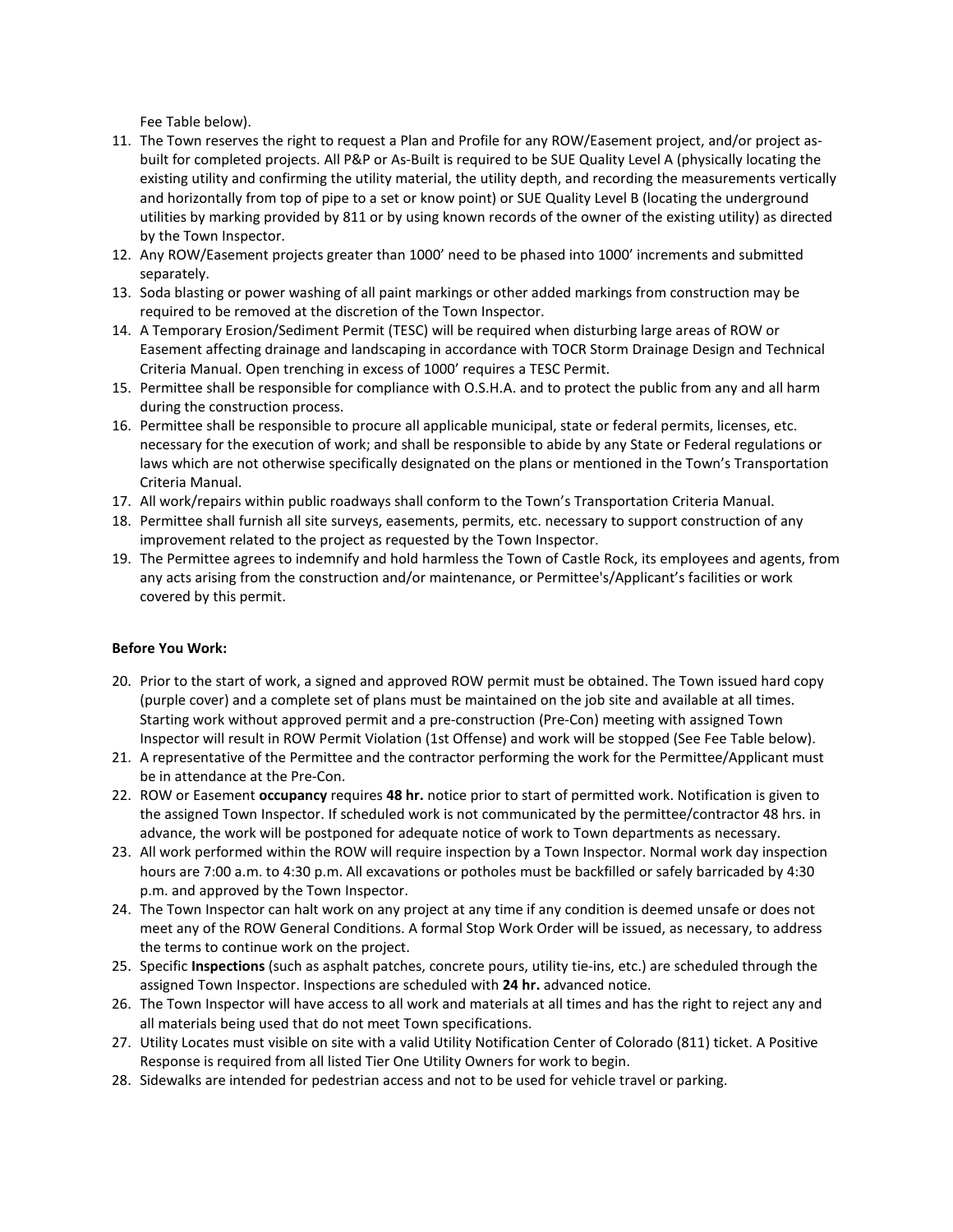- 29. Please schedule accordingly, all site **restoration** must be completed within **2 weeks** from project completion. All **pavement cuts** or damage to **storm water flow lines** must be fully repaired in **48 hours**. Any work not completed will be assessed a fee per day until the restoration/repair is completed (See "ROW Damage Per Day" Fee listed on Fee Schedule below).
- 30. Work will be limited to the area indicated on the Permit Overview, Limits of Construction per approved plans, or approved Traffic Control. The Town Inspector is to me contacted prior to any work outside the approved area.
- 31. Any damage, accident, or unusual circumstance must be immediately reported to the Town Inspector for coordination of response as needed. For utility damage, report to 811 for proper response from utility owners. In the event of a **gas hit**, Emergency Services must be notified by calling **911**, the safety of the situation must be determined by emergency personnel. In the event of a **water hit**, do not turn privately owned water valves to stop the flow of water, immediately call Castle Rock Police Non-Emergency at **303-663-6100** who will notify Castle Rock Water.

#### **During ROW/Easement Construction:**

- 32. All utilities placed in roadway sections must be at a minimum depth of 36" and a minimum of 24" under sidewalks.
- 33. Private utilities must be placed within a Schedule 40 PVC sleeve across all public right-of-ways, including sidewalks, to accommodate future repairs without street cuts or sidewalk damage.
- 34. Utility conduits sleeves shall terminate into a pull box at each end. A tracer wire shall be installed directly above the pipe and pull string within the pipe.
- 35. All private utilities must maintain a minimum of 18" vertical clearance of Town owned utilities. Special permission must be granted to cross under water lines, the permission will be obtained by the Town Inspector.
- 36. All utility borings crossing existing Public Infrastructure including water distribution, gravity and forced sanitary sewer, and storm sewer mains must have a SUE Quality Level A investigation done before work can begin as determined by the Town Inspector.
- 37. All street/sidewalk cuts performed within the Town ROW must be flow filled or flash filled per CLSM Standards (50 PSI Minimum) as directed by the Town Inspector.
- 38. All street/sidewalk cuts must be clean saw-cut. Debris and slurry from saw cutting must be vacuumed.
- 39. Asphalt pavement repair shall be a minimum of 6" full depth or match existing section if over 6". Materials and Installation shall be in accordance with CDOT Specifications.
- 40. All asphalt patches require a minimum of 18" t-patch. Mill must be 2" uniform depth around entire perimeter of trench.
- 41. The Town Inspector must approve all concrete and asphalt mix designs.
- 42. All ROW potholes and street cuts must be repaired in accordance with the "Right-Of-Way Street Cut/ Pothole Repair Detail" unless otherwise instructed by the Town Inspector.
- 43. Permittee is responsible for maintaining all temporary construction repairs until permanent construction is completed.
- 44. Permittee is responsible for preserving or replacing all survey monuments or benchmarks at each work site. If destroyed, Permittee has the responsibility to hire a Registered Land Surveyor to replace the markings.
- 45. No construction equipment or materials can be left/stored in the ROW overnight including traffic control devices.

#### **Following ROW/Easement Construction:**

- 46. All locate flags, tracking pads, survey stakes and any other items or debris related to the project must be removed from the site upon completion of permit.
- 47. All damaged sod, seed and blanketed areas must match existing sod or seed type and if work is being done in winter months a construction schedule for the repairs is required to be coordinated with the Town Inspector.
- 48. Restoration is required as needed to return the work area to original condition per the Town Inspector.